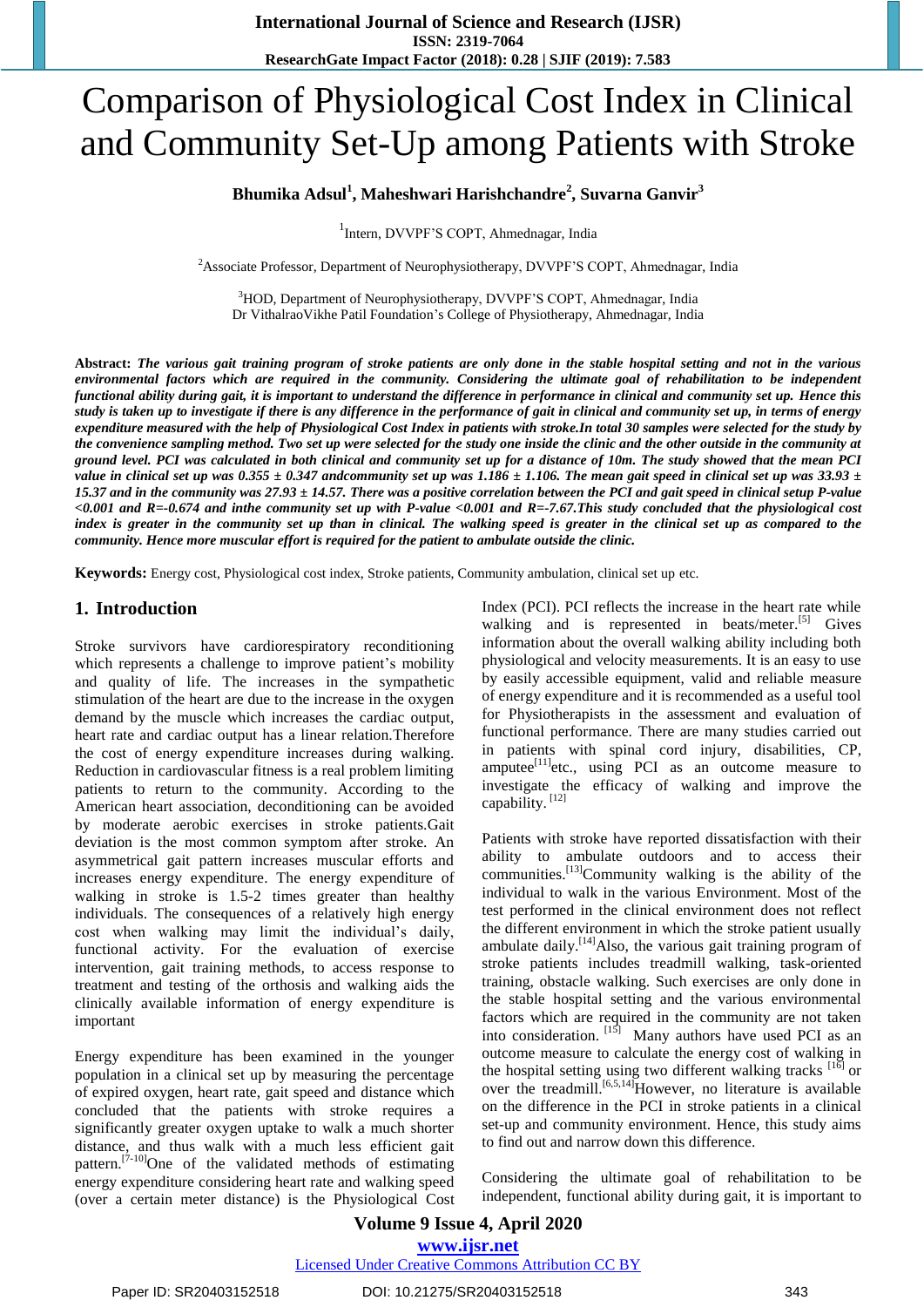#### **International Journal of Science and Research (IJSR) ISSN: 2319-7064 ResearchGate Impact Factor (2018): 0.28 | SJIF (2019): 7.583**

understand the difference in performance in clinical and community set up. Hence this study is taken up to investigate if there is any difference in the performance of gait in clinical and community set up, in terms of energy expenditure measured with the help of Physiological Cost Index in patients with stroke.

# **2. Review of Literature**

- 1) Anna Sofia Delussu ET. Al (2014); Conducted a study on "Concurrent Validity of Physiological Cost Index in Walking over Ground and during Robotic Training in Subacute Stroke Patients". The study was conducted on 6 patients with hemiplegia and 6 healthy subjects. All study participants performed an overground walking test and 3 walking tests on the Ground test with three different percentages of body weight support. Mean walking speed during the overground walking test was calculated as the ratio of distance to time; PCI was calculated. They concluded that there are highly significant correlations between physiological cost index and energy cost of walking in all the observed walking conditions and suggest that PCI is a valid outcome measure in sub-acute stroke patients. Also, PCI is comparable to the energy cost of walking in its ability to discriminate between stroke patients and healthy subjects in the overground walking test.
- 2) Cristiane Carvalho, ET. Al (2010) study on "Walking speed and distance in different environments of subjects in the later stage post-stroke". Thirty-six subjects were included and divided into two groups based on their walking speed in the clinical setting. The subjects performed the walking tests in three different environments: clinical setting, basement setting and outdoor setting. They concluded that Walking speed obtained over a short distance seemed to overestimate long-distance walking capacity for the slow walkers, despite the environment.
- 3) Ingrid G.van de Port, ET. Al (2008) conducted a study on "Community ambulation in patients with chronic stroke: How is it relatable to gait speed? "To explore the strength of the association between gait speed and community ambulation and whether this association is significantly distorted by other variables. A total of 102 patients after stroke following inpatient rehabilitation were included in the study. Gait speed was assessed by the 5m walking test. They concluded that gait speed is strongly related to community ambulation; however, community ambulation is a complex outcome. Simply improving the gait speed of stroke survivors during rehabilitation is not sufficient for them to regain community walking.
- 4) Rishi Raj ET. al (2014) conducted a study on "The Repeatability of Gait Speed and Physiological Cost Index Measurements in Working Adults" to determine the performance characteristics of gait speed measurements and the physiological cost index (PCI; heart rate change/gait speed) in working adults. Gait speeds, heart rate changes, and non-steady state PCIs were calculated in 61 volunteers who worked in the health sciences centre. This study demonstrates that gait speed, heart rate change, and PCI measurements are repeatable in healthy working adults and indicates that simple measurements

of gait speed will likely provide the most reproducible estimate of functional status.

- 5) Matiram PunET. Al (2015) study "Estimation of Physiological Cost Index as an Energy Expenditure Index using Macgregor's Equation" was conducted to find out whether physical activity and energy expenditure can be quantified by measuring heart rate, oxygen uptake and respiratory quotient. The study was conducted on 50 randomly selected females who performed a walking test at their self-selected preferred speed.Theauthor concluded that physiological cost index values were similar for varying distances walks. The PCI was the least at the preferred speed of walking and increased when the subjects either walked slower or faster than the preferred speed.
- 6) Susan E. Lord, MSc ET.Al (2006) conducted a study on "The Effect of Environment and Task on Gait Parameters after Stroke: A Randomized Comparison of Measurement Conditions "to assess the effect of environment and a secondary task on gait parameters in community ambulant stroke survivors and to assess the contribution of clinical symptoms to their gait performance. Twenty-seven people with stroke were included in the study. Gait speed (in m/min), cadence and step length were assessed by using an accelerometer with adjustable thresholds. This study concluded that people with chronic stroke cope well with the challenges of varied environments and can maintain their gait speed while performing a secondary task.
- Eric Fredrickson, MD, et al (2007) conducted a study on "Physiological Cost Index as a Proxy Measure for the Oxygen Cost of Gait in Stroke Patients". This study tested the usefulness of an indirect index of oxygen cost, the Physiological Cost Index, and the ability of this index to discriminate between healthy adults and stroke survivors. The study was conducted on 17 subjects with stroke and 10 healthy control participants. They concluded that the Physiological Cost Index and oxygen cost had a good to excellent correlation for subjects with stroke. Both oxygen cost and the Physiological Cost Index were comparable in detecting a significantly abnormal elevation for stroke survivors versus healthy adults.
- 8) Jun-Min LeeET. al. conducted a study on "The effects of a community-based walking program on walking ability and fall-related self-efficacy of chronic stroke patients" the objectives of this study were to evaluate the effects of community-based walking training (CWT) on the walking ability and fall-related self-efficacy of chronic stroke patients and compare the effects of CWT to the conventional walking programs in stroke patients. They concluded that CWT to standard rehabilitation might be an effective meth-old for improving walking ability and fall-related self-efficacy in chronic stroke patients.
- 9) Anna Danielson ET. al. "Physical Activity, Ambulation, andMotor ImpairmentLate after Stroke" studywas to assess walking capacity and physical activity using clinical measures and to explore their relationships with motorimpairment late after stroke. They concluded that it may be essential to enhance physical activity even late after stroke since in fairly young subjects bothwalking capacity and the physical activity level were lower than the reference.

## **Volume 9 Issue 4, April 2020 www.ijsr.net**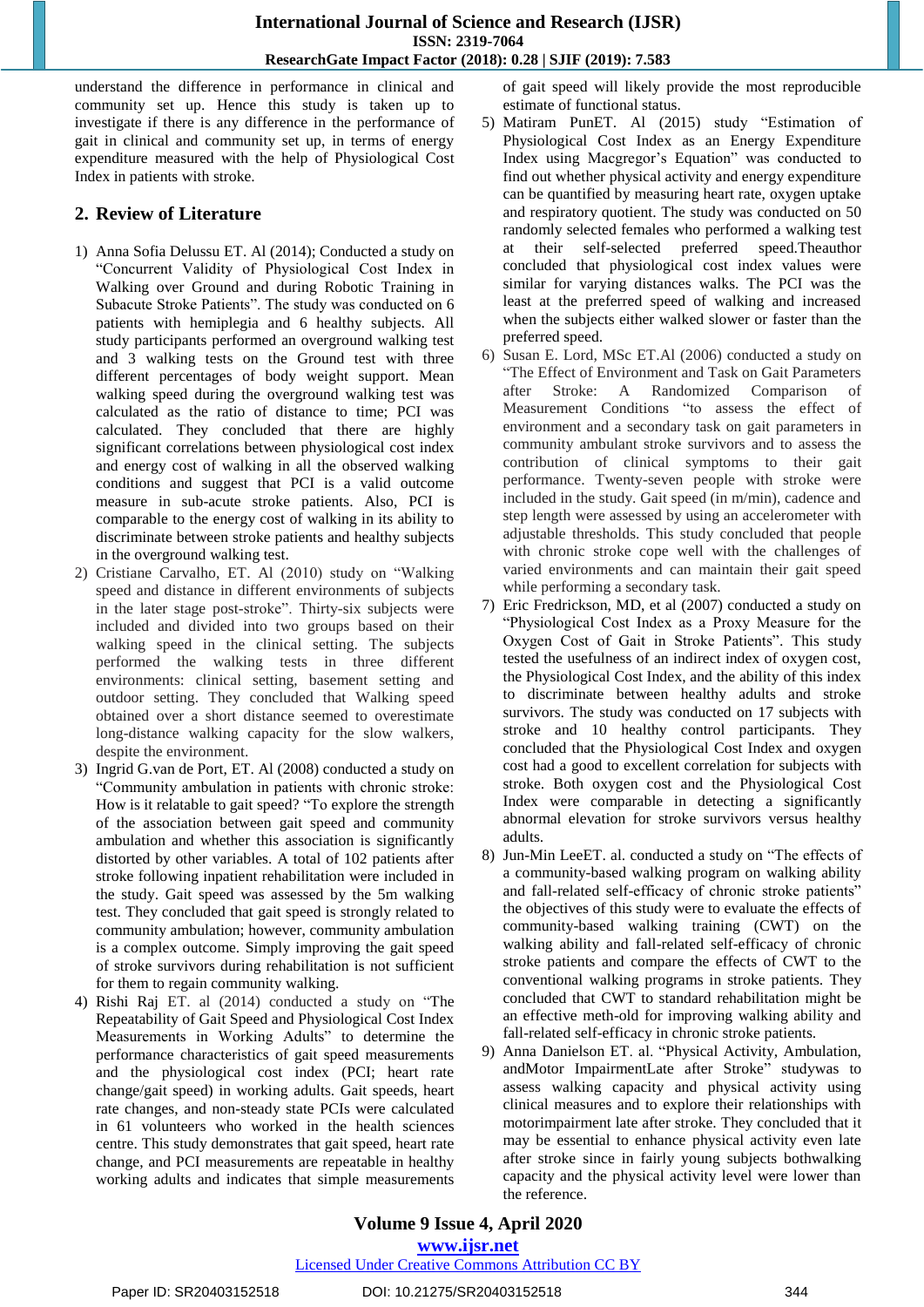## **3. Methodology**

In total 30 samples were selected for the study by the convenience sampling method. The study design was a cross-sectional study. It was conducted in the department of Neuro physiotherapy, VIMS Hospital Ahmednagar and Puntamba Stroke centre. Patients with first-ever stroke episode, sub-acute and chronic stage stroke, both the genders and who were able to walk a minimum of 10m distance with or without assistance were included in the study. Exclusion criteria were participants who hadsevere co-morbidities such as cardiovascular diseases, neurological disorders, musculoskeletal disorders, metabolic disorders, etc. and who underwent recent surgeries.

After approval from the Ethical Committee, a screening for inclusion and exclusion criteria was carried out. The patients of stroke were taken from the IPD and Physiotherapy OPD of VIMS Hospital, Ahmednagar and Puntamba stroke centre.For the participants who meet the inclusion criteria, an orientation was given regarding the purpose, procedure and possible benefits of the study. Two set up were selected for the study one inside the clinic and the other outside in the community at ground level. PCI was calculated in both clinical and community set up.Instructions to the participants before the commencement of the test were to wear comfortable footwear, non-restrictive clothing and to walk at self-paced speed. A 10m distance was marked in a clinical set-up and a community environment at ground level. At the beginning of the test, each participant was given 5 minutes to rest. After 5 minutes, the Resting Heart Rate was taken with the help of pulse oximetry. Then, the participant was asked to walk at their normal "preferred pace" first in the clinical set-up. The participant was informed that in case of any discomfort or breathlessness, he/she can take rest anytime during the test and incase of any unusual feeling/ severe discomfort or breathlessness, the participant can stop the test anytime. The time required to complete the distance and walking heart rate wasnotedafter walking for 10 meters with the help of a stopwatch and pulse oximetry. The person's PCI in beats. Per meter will be calculated using the following equation:

$$
PCI (beats/min) = Walking HR – Resting HR
$$
  
Speed (m/min)

The participant was then made to sit on a chair. This procedure was repeated 3 times with requisite rest periods in between. Mean PCI in the clinical set-up was calculated. The same procedure was repeated outside the hospital on the ground level and finally, a mean PCI in the community set up was obtained.

# **4. Result**

The result of the study was analyzed by calculating the physiological cost index in the clinical and community set up among patients with stroke and comparing the PCI of both the setups. Statistical analysis was done by using Graph Padin Stat software. The collected data were entered into an excel spreadsheet. Statistical measures such as Mean, SD were calculated. A paired t-test was used to compare the physiological cost index, walking heart rate and walking speed between the clinical and community set up. Pearson's correlation was used to compare the PCI with the walking speed between the setups.A total of 30 participants were selected for the study based on the inclusion and the exclusion criteria. All of the participants agreed to participate in the study and there were no dropouts.

|  |  | Table 1: Showing the demographic data of the profile. |  |  |  |  |  |
|--|--|-------------------------------------------------------|--|--|--|--|--|
|--|--|-------------------------------------------------------|--|--|--|--|--|

| <b>Baseline Characteristics</b> | $Mean \pm SD$   |            |
|---------------------------------|-----------------|------------|
| Age (years)                     | $51.5 \pm 14.5$ |            |
| Gender                          | Male            | 19(63.33)  |
|                                 | Female          | 11 (36.66) |
| Side of Hemiplegia              | Right           | 13 (56.66) |
|                                 | Left            | 17 (56.66) |
| Duration of Stroke (years)      | $1.54 \pm 1.93$ |            |
|                                 | None            | 25 (83.33) |
| Walking aids used               | <b>AFOS</b>     | 1(3.33)    |
|                                 | Cane            | 4(7.76)    |



**Graph 1:** Shows the mean percentage of Gender in the study group



**Graph 2:** Shows the mean percentage of different walking aids used in the study group

**Table 2:** Shows the physiological cost index of patients with stroke in clinical and community set up.

| stroke in chincal and community set up. |                   |         |  |  |
|-----------------------------------------|-------------------|---------|--|--|
| Set Up                                  | PCI (beats/meter) | P value |  |  |
| Clinical Set up                         | $0.355 \pm 0.347$ | 0.0001  |  |  |
| Community Set up                        | $1.186 \pm 1.106$ |         |  |  |





**Volume 9 Issue 4, April 2020 www.ijsr.net**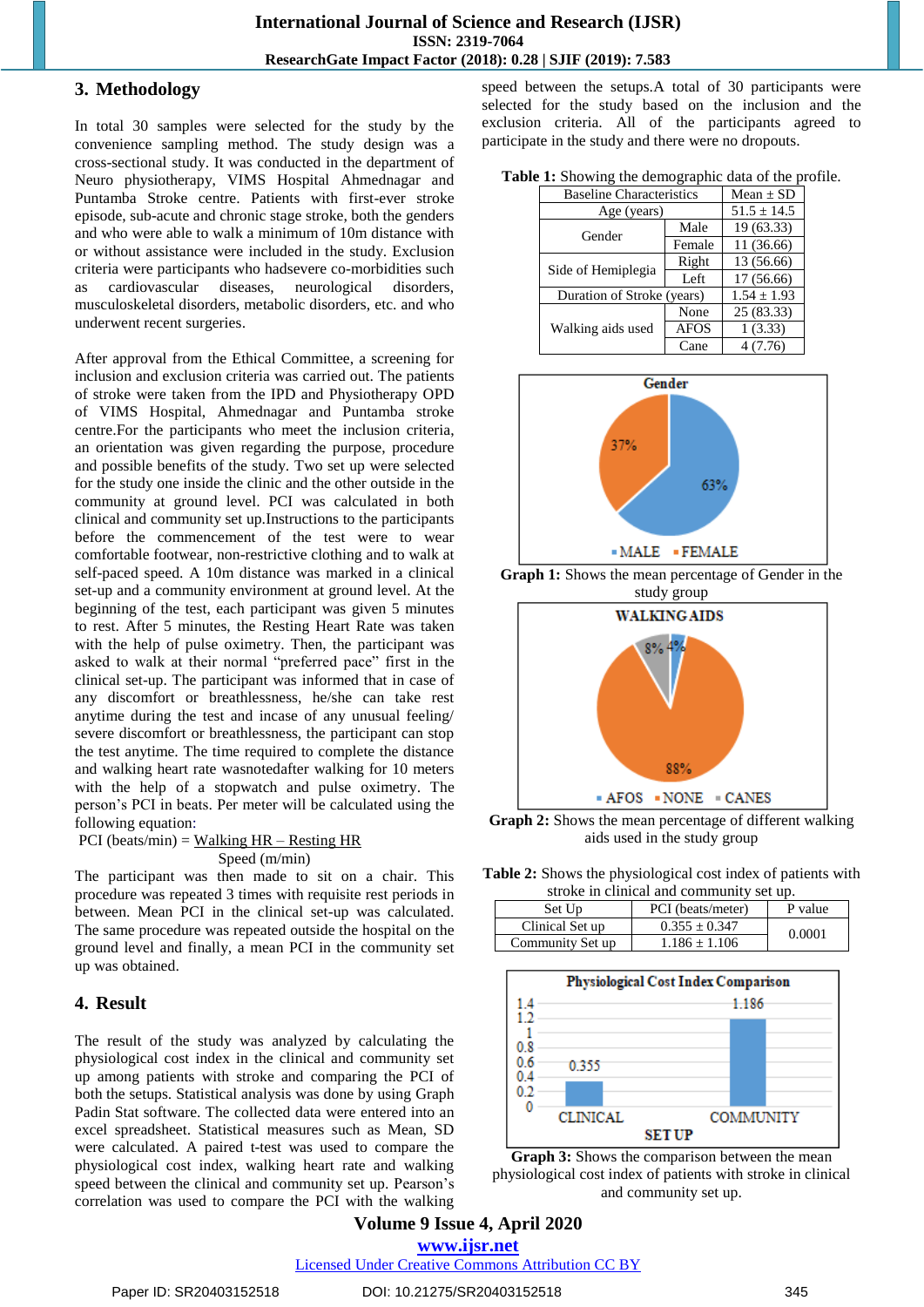Physiological cost index (PCI) was capable of discriminating a highly significant difference between the clinical and community set up (P<0.001). A bar graph shows greater PCI value in the community set-up.

**Table 3:** Shows the mean PCI and the walking speed of patients with stroke in the clinical setup.

|                                                       | PCI           | Walking |                  |       |
|-------------------------------------------------------|---------------|---------|------------------|-------|
|                                                       | (beats/meter) | speed   | Value            | Value |
| Clinical Set up $(0.355 \pm 0.347)$ 33.39 $\pm$ 15.37 |               |         | $< 0.001$ -0.674 |       |



**Graph 4:** Shows the correlation between the physiological cost index and a walking speed of study group in clinical set up

The physiological cost index has a highly significant correlation with the walking speed among patients with stroke in the clinical setup.  $(P<0.001$  r=-0.674)

**Table 4:** Shows the mean PCI and the walking speed of patients with stroke in the community set up

|                                                                    | <b>PCI</b>    | Walking | $P_{-}$       |  |
|--------------------------------------------------------------------|---------------|---------|---------------|--|
|                                                                    | (beats/meter) | speed   | Value   Value |  |
| Community Set up $ 1.186 \pm 1.106 27.93 \pm 14.57 k0.001 $ -0.767 |               |         |               |  |



**Graph 5:** Shows the correlation between the physiological cost index and a walking speed of a study group in the clinical setup.

The physiological cost index has a highly significant correlation with the walking speed among patients with stroke in the clinical setup.  $(P<0.001$  r=  $-0.767)$ 

**Table 5:** Shows the mean walking heart rate of patients with stroke in clinical and community set up.

| <u>sasar in chincal and community</u><br>. |                    |         |  |
|--------------------------------------------|--------------------|---------|--|
|                                            | Walking heart rate | P-Value |  |
| Clinical Set up                            | $89.83 \pm 11.03$  | 0.0001  |  |
| Community Set up                           | $102.3 + 12.64$    |         |  |





Walking Heart Rate (WHR) was capable of discriminating a highly significant difference between the clinical and community set up (P<0.001). A bar graph shows greater WHR in the community set-up.

| Table 6: Shows the mean walking speed of patients with |  |
|--------------------------------------------------------|--|
| stroke in clinical and community set up.               |  |

| suone in emmear and community set up. |                         |        |  |  |
|---------------------------------------|-------------------------|--------|--|--|
|                                       | Walking Speed   P-Value |        |  |  |
| Clinical Set up                       | $33.39 \pm 15.37$       | 0.0001 |  |  |
| Community Set up                      | $27.93 \pm 14.57$       |        |  |  |



**Graph 7:** Shows the comparison between the walking speed of the study group in clinical and community set up.

Walking speed was capable of discriminating a highly significant difference between the clinical and community set up (P<0.001). A bar graph shows greater walking speed in the clinical set-up.

# **5. Discussion**

A total of 30 participants with stroke were included in the study. The mean age of participants selected was  $51.5 \pm 14.5$ yrs. The gender ratio of the study group was 19:11 (19 Male, 11 Female). The mean duration of symptoms in the participants was  $1.5 \pm 1.9$  yrs. The percentage of Right-side involvement was 56.33% and Left 43.33%. Most of the participants didn't require any walking aids however one participant used AFOS while walking and four used canes.

This study aimed at finding out the difference between the physiological cost index (PCI)in the Clinical and community set up among patients with stroke. To accomplish the aim the energy expenditure between the two setups was

**www.ijsr.net**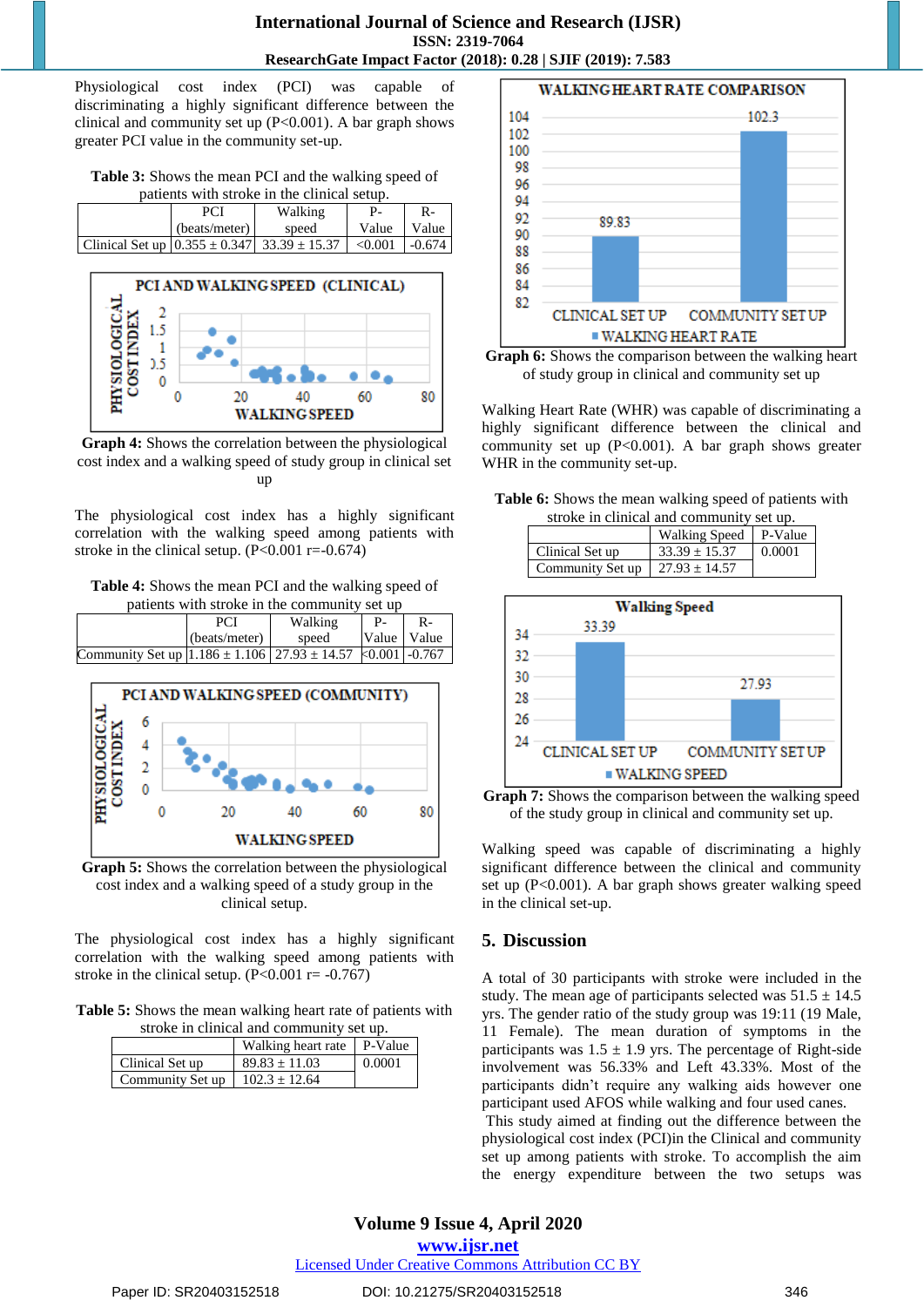compared by calculating the resting heart rate, walking heart rate and walking speed.

We found out that the PCI value was greater in the community set up as compared to the clinical setup.The structural lesion in the nervous system results in changes in the vagal and sympathetic activity, which contributes to an altered response to exercise. PCI has a linear relation with the heart rate and indicates an increase in the energy cost during walking. In our study, there is an increase in the walking heart rate in the community environment. The participants required more muscular efforts to walk in a community set up than clinical therefore the greater PCI value.

An increase in the walking heart rate in the community was obtained as various factors were affecting the heart rate during walking such as environmental, stress, psychological, etc. Most of the participants found it easier to walk in a clinical environment than community. The participants were familiar with the clinical set up used for the study and have been performing gait training session inside the clinic. It required more effort to walk in a community set up hence the greater heart rate. They were trained regularly to walk inside the clinic in closely spaced. So, walking in an opened environment at ground levelsuddenly was more difficult. Also, the community walkway was of concrete tiles and even surface but no slopes. Some of the patients were even more conscious and alert while walking outside in the community to prevent themselves from fall. These factors also led to a decrease in the walking speed in the community. Therefore, the clinical setting is less complex to walk than a community setting for patients with stroke.Most of the studies used a treadmill test to calculate the PCI such as in the study"Physiological Cost Index as a Proxy Measure for the Oxygen Cost of Gait in Stroke Patients" by Eric FredricksonET. Al. used treadmill with the initially comfortable chosen speed and later set gait speed to calculate the energy cost.They concluded that the Physiological Cost Index and oxygen cost had a good to excellent correlation for subjects with stroke.

Both oxygen cost and the Physiological Cost Index were comparable in detecting a significantly abnormal elevation for stroke survivors versus healthy adults and many other studies.[11] However, we preferred the floor test (ground level) because of the ability to select the self-paced walking speed and the possibility of using walking aids during the test.

A positive correlation between the walking speed and the physiological cost index in both the community and clinical set up was obtained. The decrease in the gait speed increases the muscle effort while walking which increases the PCI value. Gait speed was also decreased due to the altered gait pattern. Also, the energy cost during walking is highly correlated to the other aspects of walking. Similar to the studies by Anna DanielsonET. Al. "Measurement of energy cost by physiological cost index in walking after stroke"  $\left[1\right]$ and "The Repeatability of Gait Speed and Physiological Cost Index Measurements in Working Adults" by Rishi Raj ET. Al. which demonstrates that gait speed, heart rate change, and PCI measurements are repeatable in healthy

working adults and indicates that simple measurements of gait speed will likely provide the most reproducible estimate of functional status.<sup>[19]</sup> Some studies concluded that altered gait pattern in patients with stroke decreases the gait speed.

Few of the participants used walking aids while walking. Use of such aids increases muscle effort while walking.The material of the walking aids also affects the speed of walking the lighter the material the more the speed. The participants using walking aids show the greater value of PCI as more effort was required. It was easier for them to walk inside the clinic with the walking aids but difficult to walk outside due to the uneven surface. One of the participants found it easier to walk in the community set up because he perceived the clinical environment as a compact space. Walking with aids support increases energy consumption and lowers the walking speed. Study supporting this finding is by Teuta Osmani Vilasoli ET. al. "PCI and comfort walking speed in two-level lower limb amputees having no vascular diseases"  $[14]$  in which the energy consumption was compared between the walking aid support group and the control group.

Limited information is available about the relevance of walking ability measured in clinical compared with the community. It was difficult to compare our findings with different authors as there is no literature available for comparing PCI in such two setups. However, there are studies such as by Anna Sofia Delussu ET. At. "Concurrent Validity of Physiological Cost Index in Walking over Ground and during Robotic Training in Subacute Stroke Patients" in which they have compared PCI in 2 different walking conditions over the ground and gait trainers with bodyweight support and have concluded excellent correlation between PCI and energy cost of walking and greater PCI value over the ground walking. [15] Another study by Rose et al. of PCI comparison in different walking speed. Also, other authorsCristiane Carvalho ET. Al.on "Walking speed and distance in different environments of subjects in the later stage post-stroke "which was on short and long-distance walking. [13] But they didn't compare the PCI between the two different clinical and community setups at ground level at the same time.

Therefore, if community ambulation training is started earlier in patients with stroke it would be much easier in the long term. Gait training programs which include flat community walking, uneven surface walking, obstacle walking in the community with gradually increase in the intensity will increase the speed and endurance while walking, increase the range of physical activity, motivation and interest in therapy and reduce stress. Hence overall promoting the quality of life on the patient.

#### **6. Limitations**

The major limiting factor in the present study was the smaller sample size. So further study can be done by taking a larger study group. In this study, the walkway used in the clinical and community set up was of 10m distance. Further studies can be done by increasing the walking distance or by changing the community environment instead of just an uneven surface.

**Volume 9 Issue 4, April 2020 www.ijsr.net** Licensed Under Creative Commons Attribution CC BY